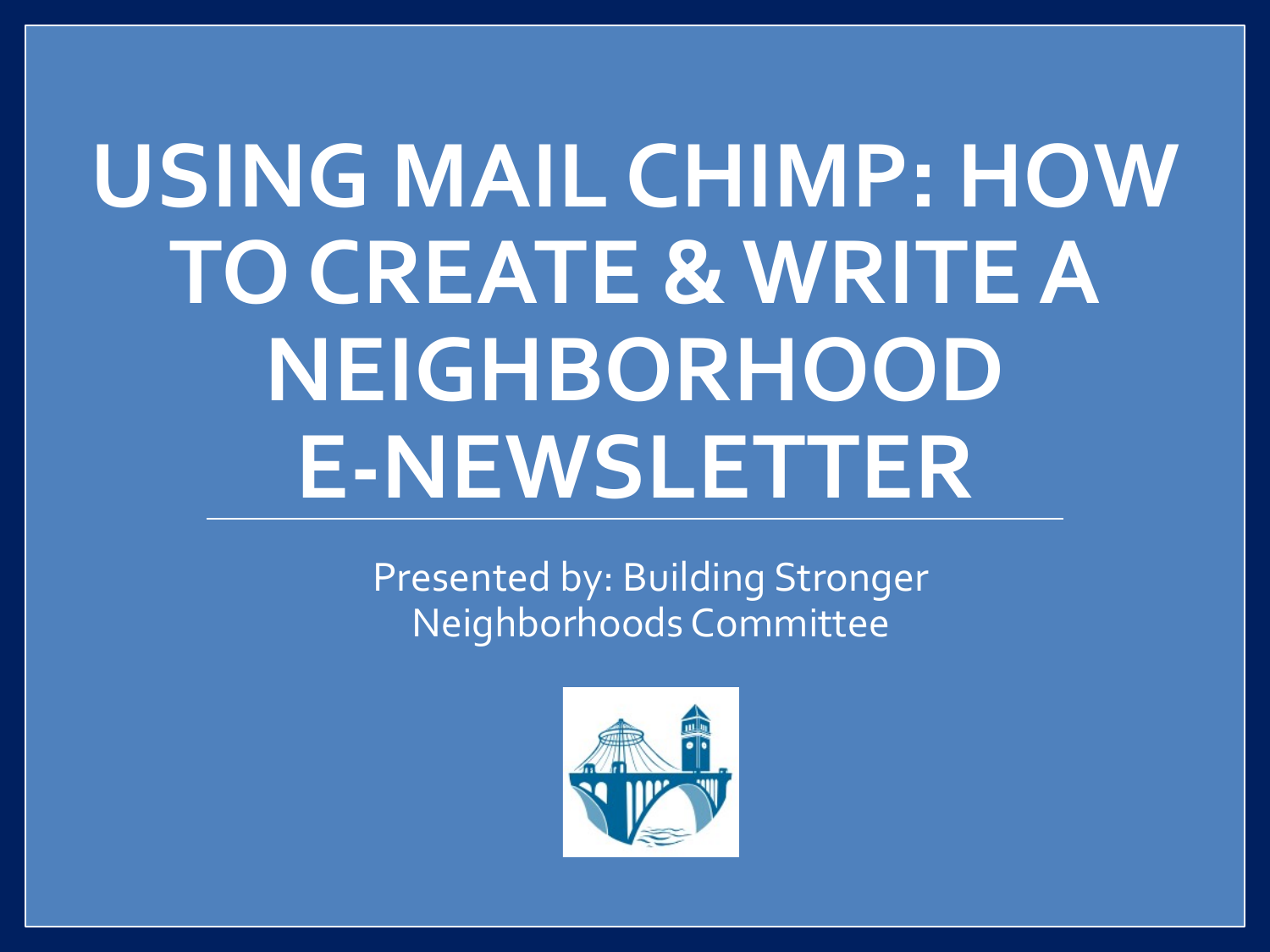## **Setting Up an Account with Mailchimp**

- •Setting up an Account with Mail Chimp is easy and free! [Click Here](https://login.mailchimp.com/signup/?_ga=2.165884222.16510720.1532371469-1081540158.1476315982) to sign up for your free account.
- [•The Mail Chimp site w](https://mailchimp.com/help/create-an-account/)ill walk you through each step to get you on your way to creating a newsletter for your neighborhood!
- •Getting Started with Mailchimp article: [https://mailchimp.com/help/getting-started-with](https://mailchimp.com/help/getting-started-with-mailchimp/)mailchimp/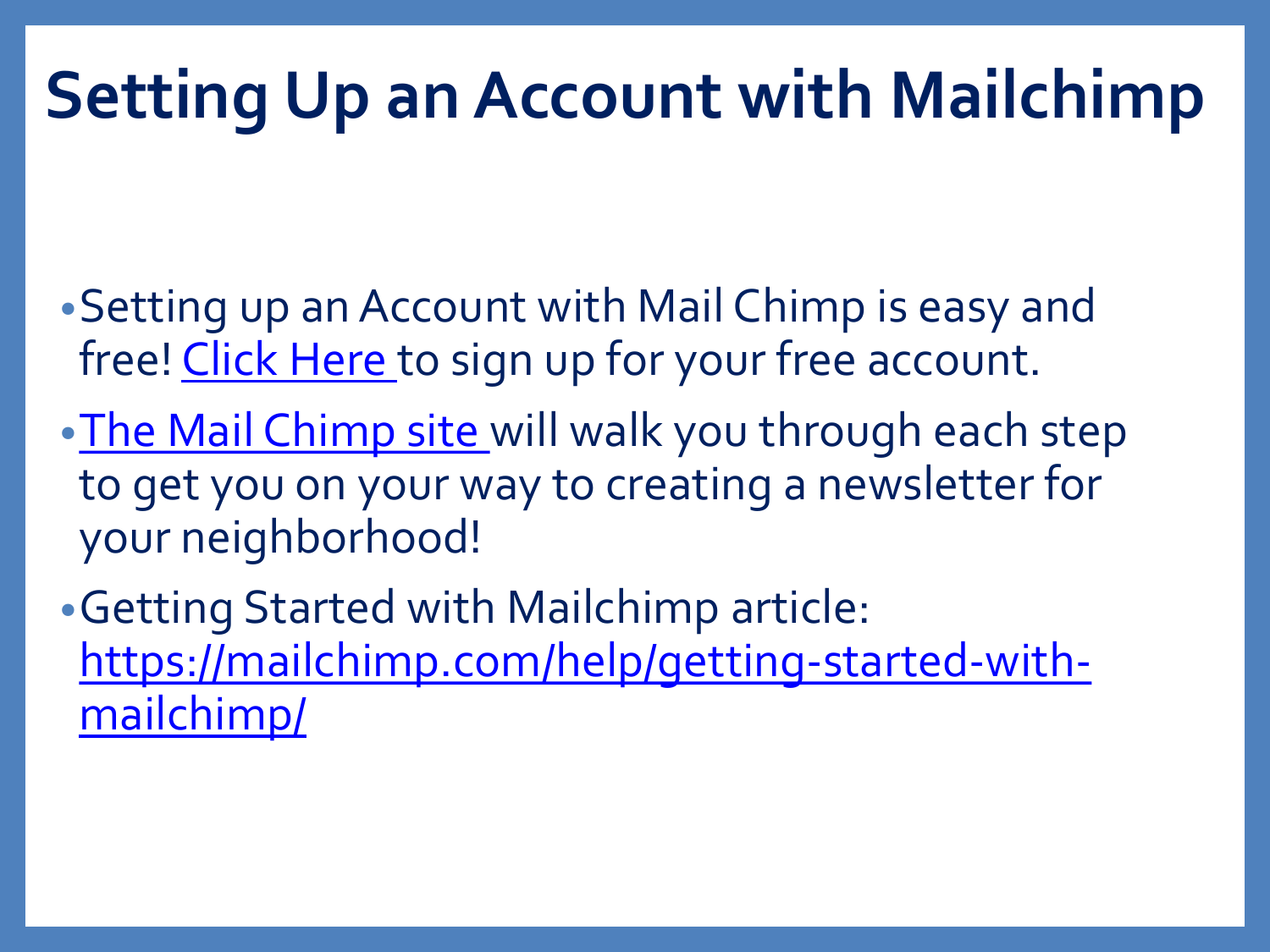#### **Creating A List Of Contacts**

- •Having a list of email contacts for your neighborhood is important. If you do not currently have an email list for those attending your neighborhood council meetings we recommend having a sign in sheet where folks can leave their email address.
- •Once you create a Mail Chimp account it is easy to add emails to the newsletter distribution list. If you have an existing email list you can import that list per the Mail Chimp directions listed here.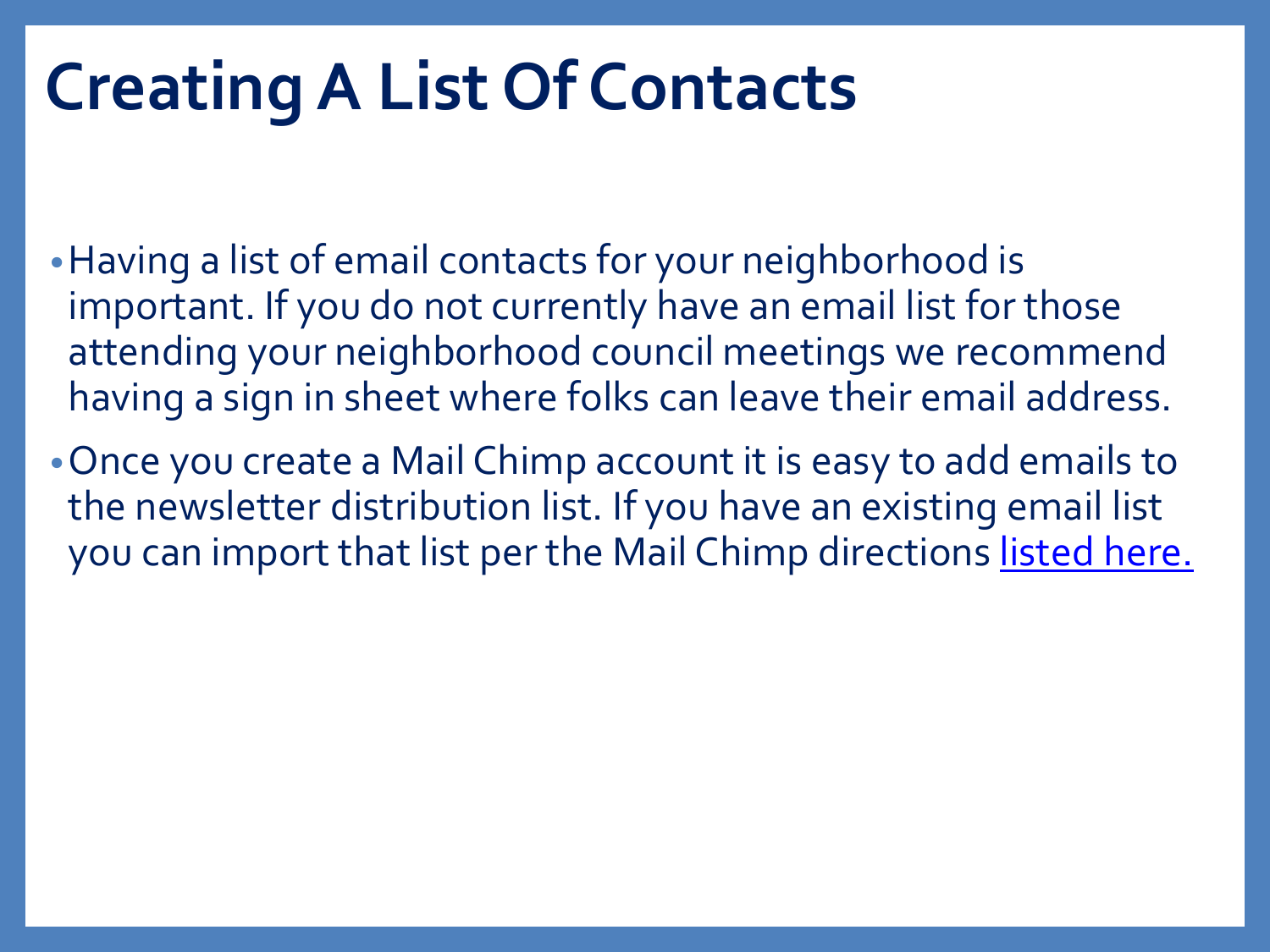### **Design An Email Campaign In Mailchimp**

- •MailChimp gives you tools to easily design a reader friendly campaign. Once you create an account you choose one of many template options to boost neighborhood engagement.
- •You will have many options for layout, themes, font styles, etc.
- •You can view a "preview" of your template in Desktop and Mobile mode, allowing you to see how your design looks across different platforms.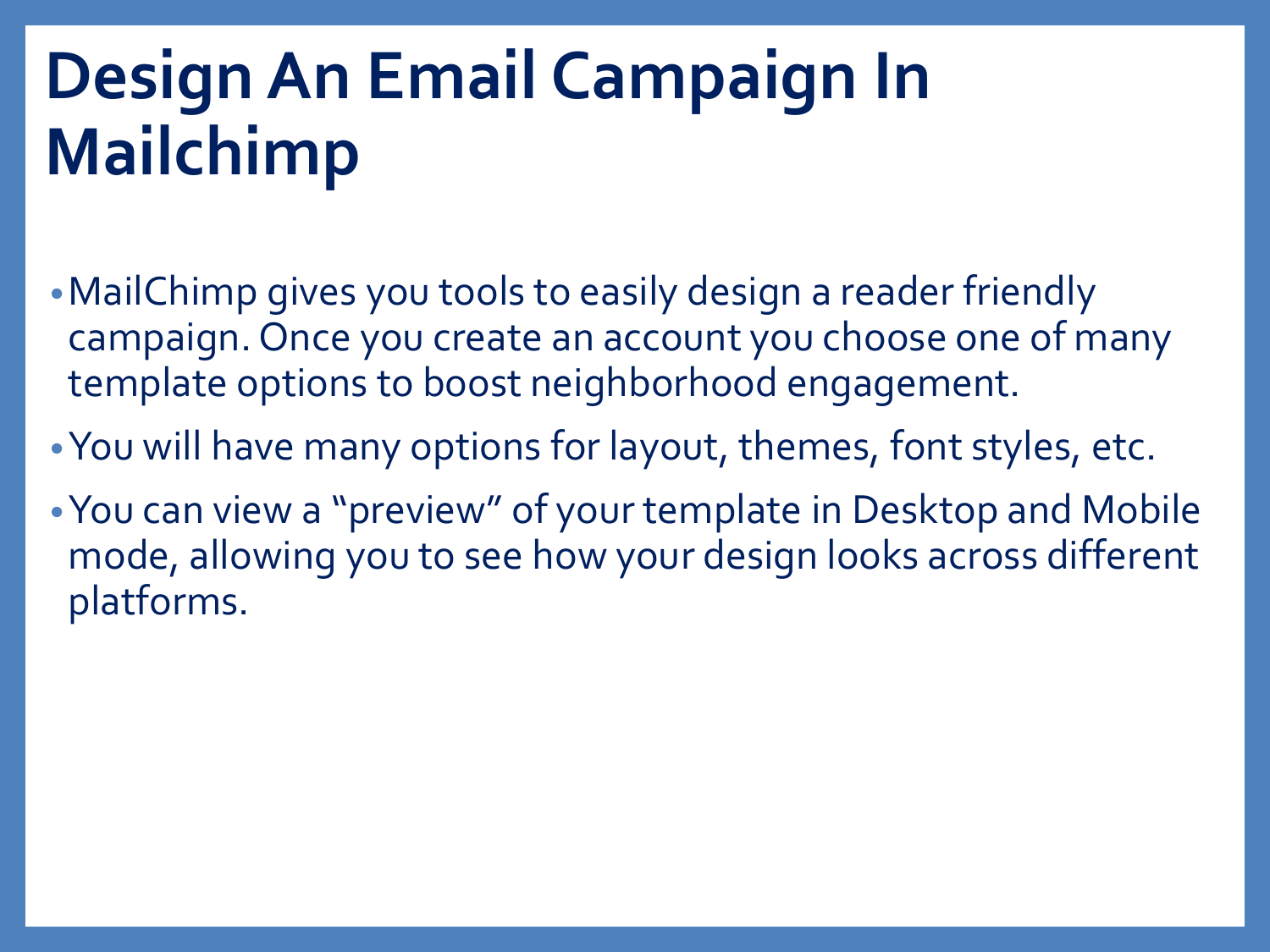#### **E-Newsletter Best Practices & Content**

- •Use relevant information that you think your neighborhood residents will be interested in.
- •Content should highlight neighborhood events & deadlines, education pieces and personal interests.
- •Be consistent, send your newsletter weekly, monthly, quarterly, etc.
- Include links to your social media sites to make it easy for subscribers to share your content and grow your subscriber list.
- •Keep it short and sweet, don't overwhelm the reader.
- •Have a call to action
	- •Ex: Invite people to come participate in a neighborhood council meeting or provide input on meeting agenda items.